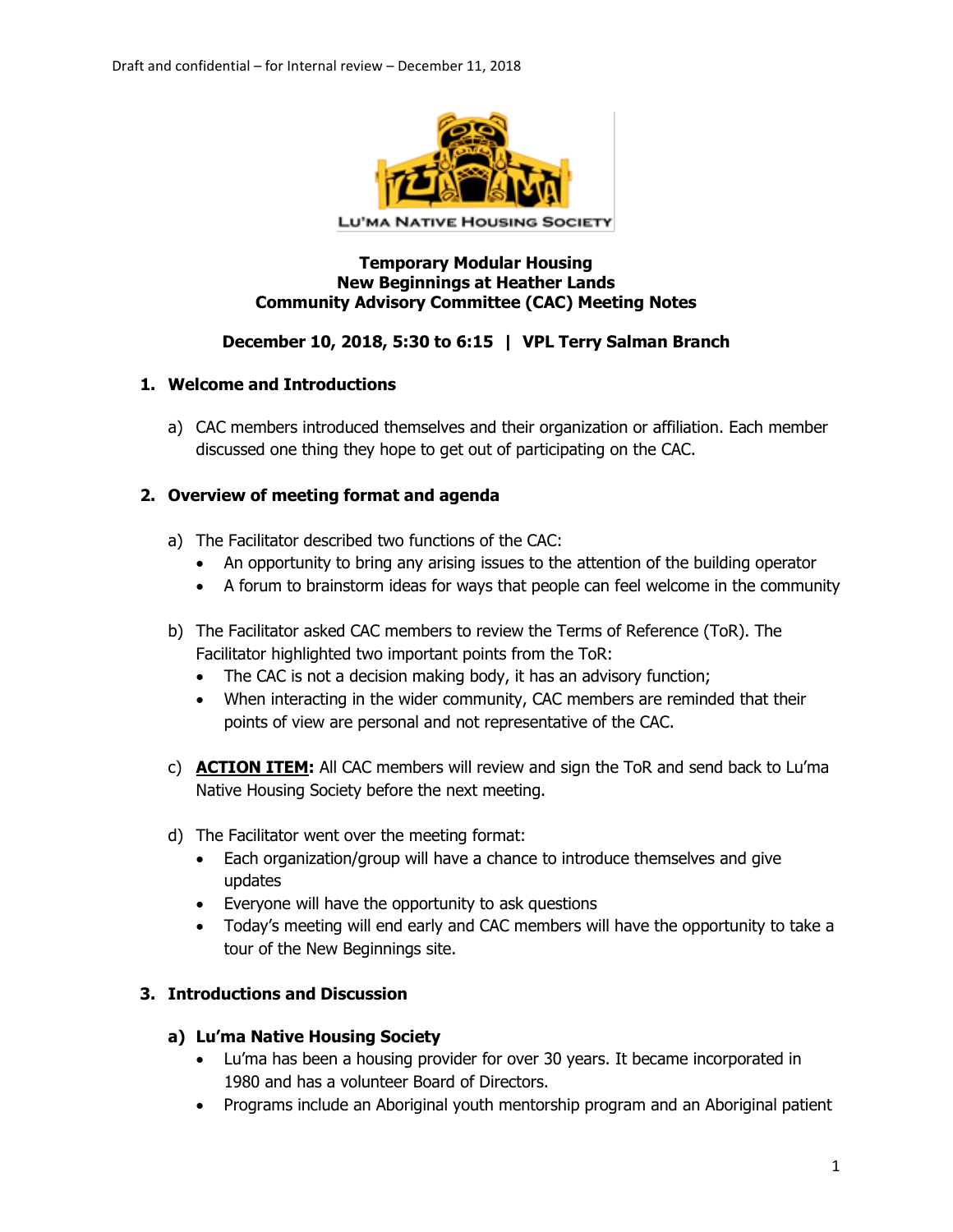lodge in partnership with BC Women's Hospital.

- New Beginnings will be Lu'ma's first temporary modular housing site. It will have 98 units and will be staffed 24/7.
- Lu'ma also has a medical clinic and some of the nursing staff may help out at New Beginnings.
- Lu'ma will provide supports and meals to New Beginnings tenants. As the tenant profile is established, appropriate programs will be developed.
- Lu'ma will provide culturally appropriate supports to tenants such as medicine wheel teachings and drum groups.

## **b) BC Housing**

- Each temporary modular housing building has a minimum of two staff on site 24/7.
- New Beginnings will have two buildings: one is planned for women only and one is planned to be co-ed.
- Supports will include:
	- o One hot meal a day and likely a cold breakfast
	- $\circ$  Tenant support workers on staff that provide a range of assistance, including links to the health authority, help with acquiring identification, income assistance support and links to case workers
	- $\circ$  Staffing also includes a "homemaker" to support tenants with life skills, doing laundry and getting the unit in order
- Occupancy permit for first building is expected on December  $13<sup>th</sup>$  and the second for Dec 14<sup>th</sup>. UPDATE: Occupancy Permits expected in mid-January due to storm water connection delays.
- Building training is being provided to staff of Lu'ma.
- Because tenanting is not expected until January, BC Housing is covering costs for 24 hour security of the site until then.

# **c) City of Vancouver**

- CoV representative extended a thank you to everyone, especially volunteers on the CAC.
- Supportive housing projects usually have a CAC, as it is a successful method for bringing people together and building sense of community.
- The City is very excited about this project and attended the groundbreaking hosted by Lu'ma.

# **d) BC Women's Hospital**

- BC Women's Hospital is very supportive of the project.
- BC Women's Hospital representatives are on the CAC to make sure that staff and patients on the hospital campus are aware of the project and to share information both ways between the hospital and the CAC.
- BC Women's Hospital would like to explore the possibility of reserving a unit within the New Beginnings site for women who utilize health care services at the hospital but have no place to stay. In exchange, BC Women's would look for opportunities to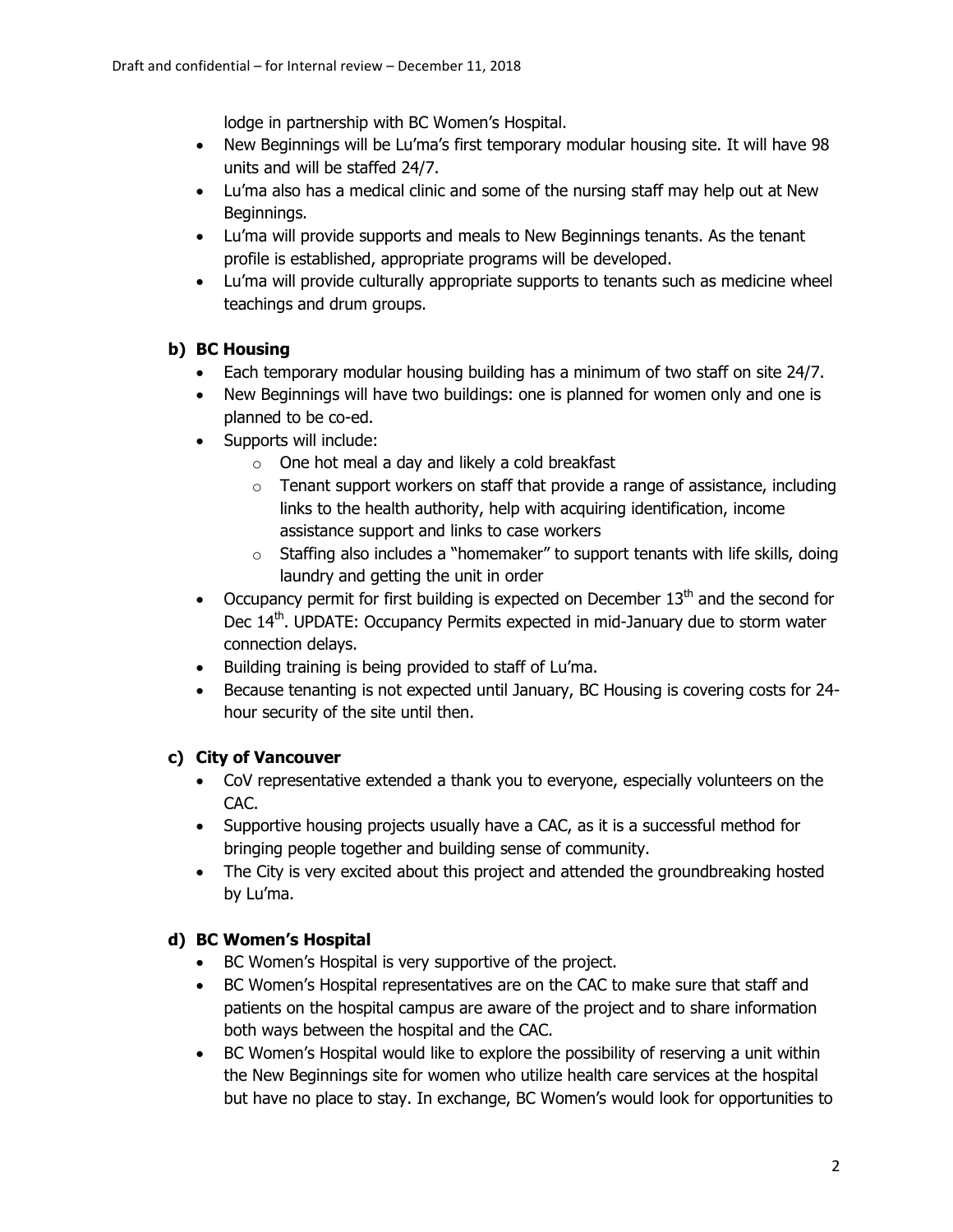support New Beginnings with services such as nurse practitioners.

• **Response from City of Vancouver:** This is a good example of the kinds of opportunities worth exploring between the City and VCH to evolve programming.

## **e) Vancouver Police Department**

- Kerrisdale Oakridge Marpole Community Policing Centre and VPD are sharing the same representative on this committee.
- This is the third TMH project in this community policing area.
- The first two TMH sites have required little police presence. The representative is expecting the same here and is happy to be a part of the project.
- **Question from PAC member:** There are three schools surrounding the New Beginnings site, would that change anything about the policing?
- **Response from VPD representative:** We go where we're needed. The other sites are close to schools as well and there hasn't been friction between schools and TMH sites. If issues arise, the VPD will address them. We like to keep things on a community level.
- **Response from City of Vancouver:** The main difference for the sites that have schools around is involving the PAC in the CACs. We want parents to feel confident and comfortable. People can be nervous when a building opens, then it becomes just another building. Unless kids have had interactions with the building through welcoming events, they don't usually have a sense of what it is besides another apartment building.

## **f) Community Members**

- **Question from PAC member:** Teachers and students at our school are interested in hosting a welcome event. Who would we reach out to?
	- o **Response from Lu'ma:** You can reach out to our Executive Director or housing staff. We wrote a small grant for open house and cultural event in the new year. There will be a community announcement on January  $11<sup>th</sup>$ . We do not expect tenants to be moving in before January  $14<sup>th</sup>$ . UPDATE: tenants will move in mid-January, pending Occupancy Permit issuance.
	- o **Response from Facilitator:** The community has found it very helpful to have a single point of contact.
	- o **Response from Lu'ma:** Point of contact for community was identified as Doreen Mayer, Tenant Relations Supervisor. **ACTION ITEM:** Provide Doreen's contact information to all CAC members.
- **Question from Community Member:** Will CAC members' emails be distributed to the other members?
	- o **Response from Facilitator:** No, to uphold the privacy of members.
- **Comment from Community Member:** Member had a chance to tour the Kaslo Temporary Modular Housing site and the Reiderman Residence before they opened. They expressed concerns from community and changes to the community after TMH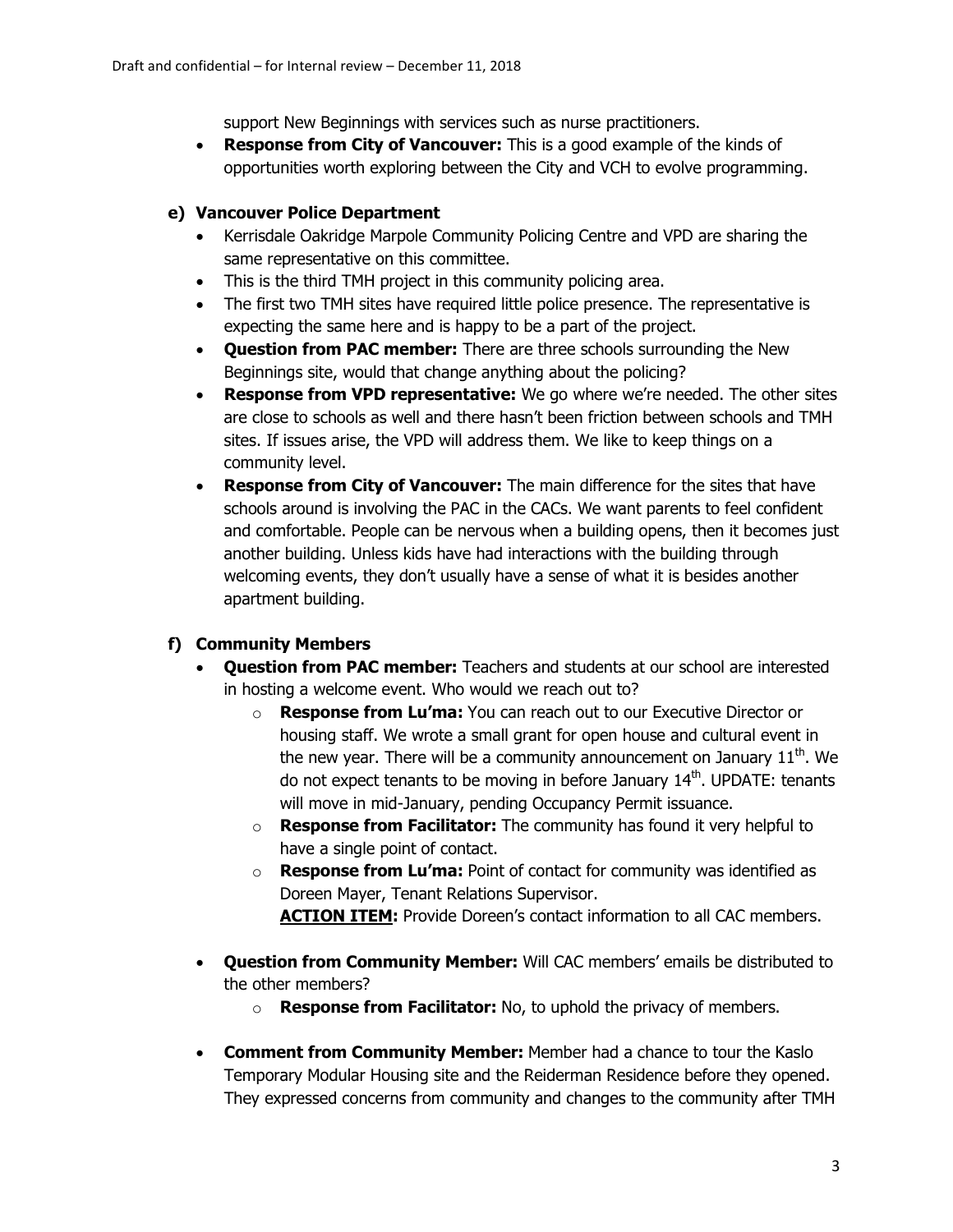opened in Marpole. Member applauded the existence of the CAC for New Beginnings.

- o **Response from Facilitator:** Marpole has a CAC in place as well.
- o **Response from Community Member:** Noted that the Reiderman Residence buildings are in very nice condition.
- **Question from Community Member:** If we are going to have monthly meetings, when would they be held?
	- o **Response from Facilitator:** We will work together to decide on a meeting schedule, and it will depend on the availability of the room.
	- $\circ$  Community Member notes that they have another regular meeting scheduled for the third Wednesday of the month.
	- o **Facilitator to group:** Usually the CAC meets once a month, as we go on, we might not need to convene as regularly.
- **Question from BC Women's Hospital:** When there is an announcement, could we leverage a common communication?
	- o **Response from the City of Vancouver:** We should probably take that back and think about it. It would be a coordinated effort between Lu'ma and BC Housing and it is a sensitive issue when people are moving in.
	- o **Response from BC Women's Hospital**: Timing is important, if and when it's appropriate.
	- o **Comment from City of Vancouver:** With the schools, it is nice to be part of a welcome group, but please give people time to settle in.
- **Question from Community Member:** Do any of the tenants need housewares, etc.? We could put together a drive for these items.
	- o **Response from Lu'ma:** We could use plates and towels,
	- o **Response from City of Vancouver:** Consider that sometimes if a drive isn't planned in the right way, the non-profit will end up with bags of unwanted stuff.
	- o **Response from BC Housing:** At another TMH, the community put together a welcome packages and cards for residents.
	- o **Response from Lu'ma:** We will consider how best to circulate this call-out.
- **Comment from Lu'ma:** Doreen provided her phone number and email to the CAC members present at the meeting and described her availability.

## **4. Action Items and Next Steps**

### **Action Items**

- All CAC members will review and sign the ToR and send back to Lu'ma Native Housing Society before the next meeting.
- Lu'ma will circulate Doreen's contact info to all New Beginnings CAC members, and